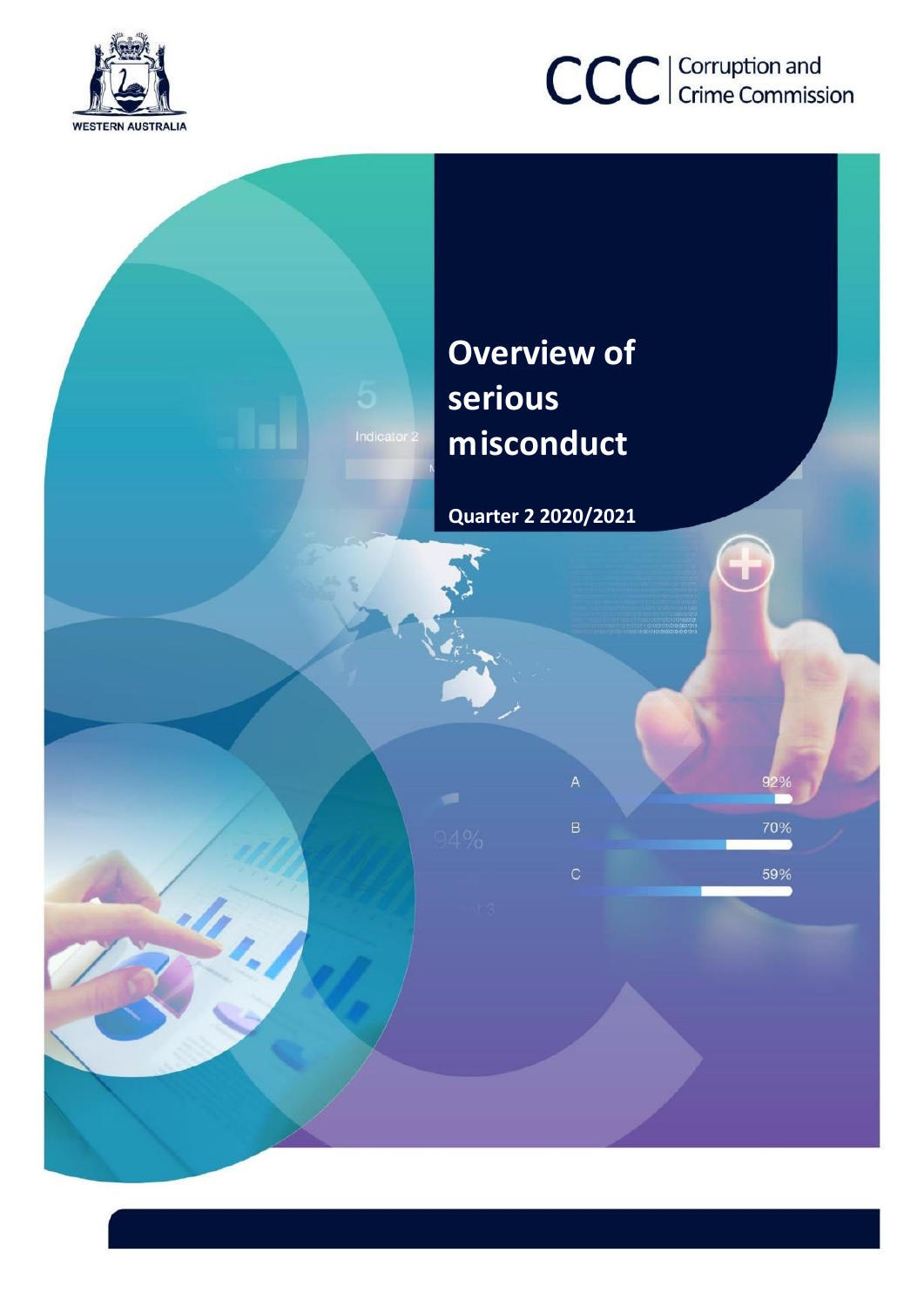

- During Q2 2020/21, the Commission received a total of 771 notifications of serious misconduct relating to 50 agencies from which, 2,015 allegations were created.
- Reporting from members of the public accounted for just under half of all allegations created (n=972), marginally higher than allegations created from notifications received from authorities (n=958).
- The WA Police Force total allegation numbers (n=1002) and associated top five allegations categories were similar to that of the previous quarter.
- The allegation category, Benefit/Detriment, remains the most commonly inferred category for notifications of serious misconduct across the public sector (excluding WA Police Force).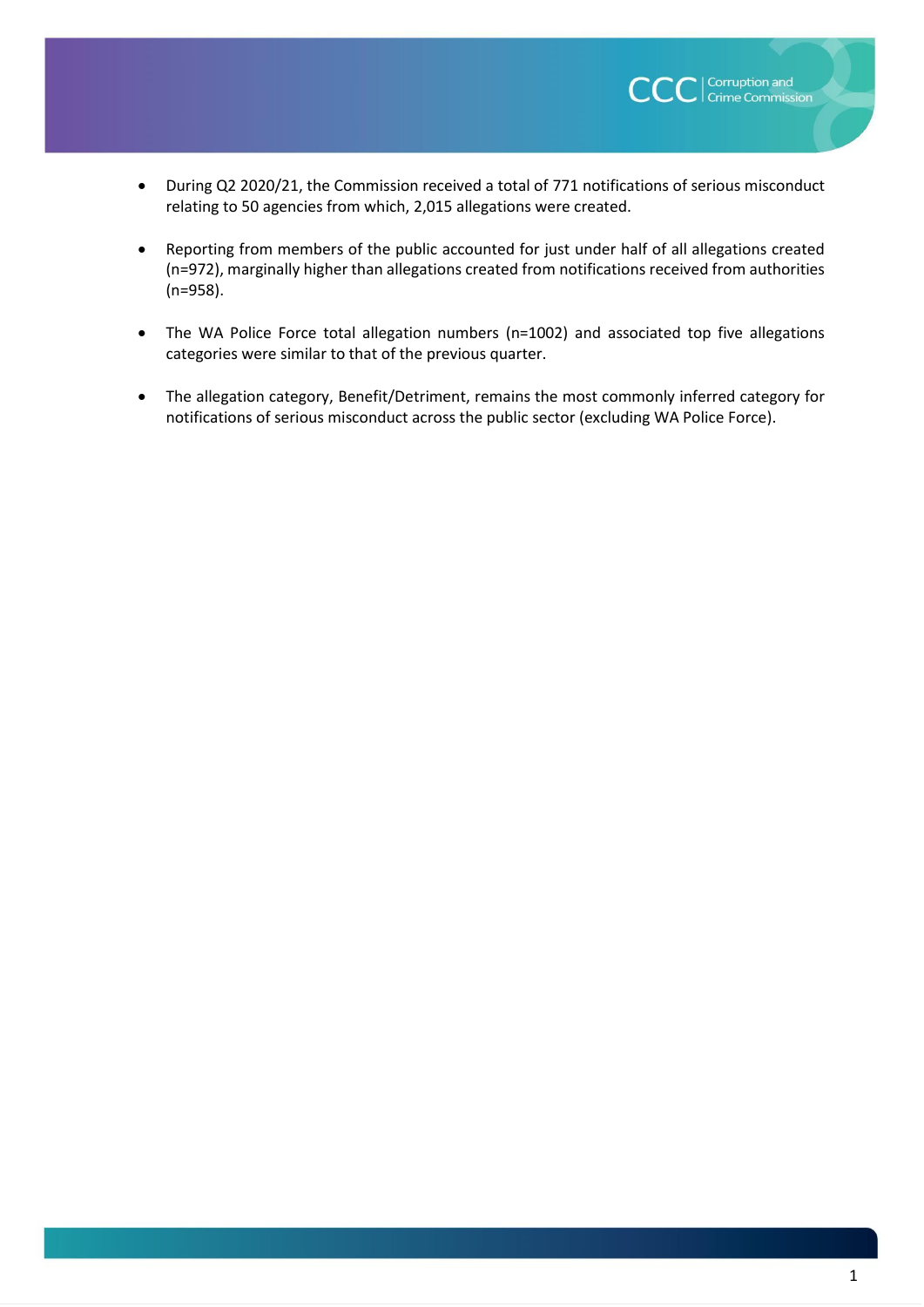

# **QUARTER 2 2020/2021 AT A GLANCE**

# **WA POLICE FORCE**

#### **Allegation categories**

| Neglect of duty<br>202 allegations               |     | 20% |
|--------------------------------------------------|-----|-----|
| Unprofessional conduct<br>173 allegations        | 28% |     |
| Breach of procedure or policy<br>152 allegations |     | 17% |
| Assault<br>120 allegations                       | 7%  |     |
| Benefit/Detriment<br>70 allegations              |     |     |
| All other allegations<br>285 allegations         | 12% | 15% |

## **PUBLIC SECTOR (minus the WA Police Force)**



Allegations were identified between 1 October and 31 December 2020 from notifications received by the Commission.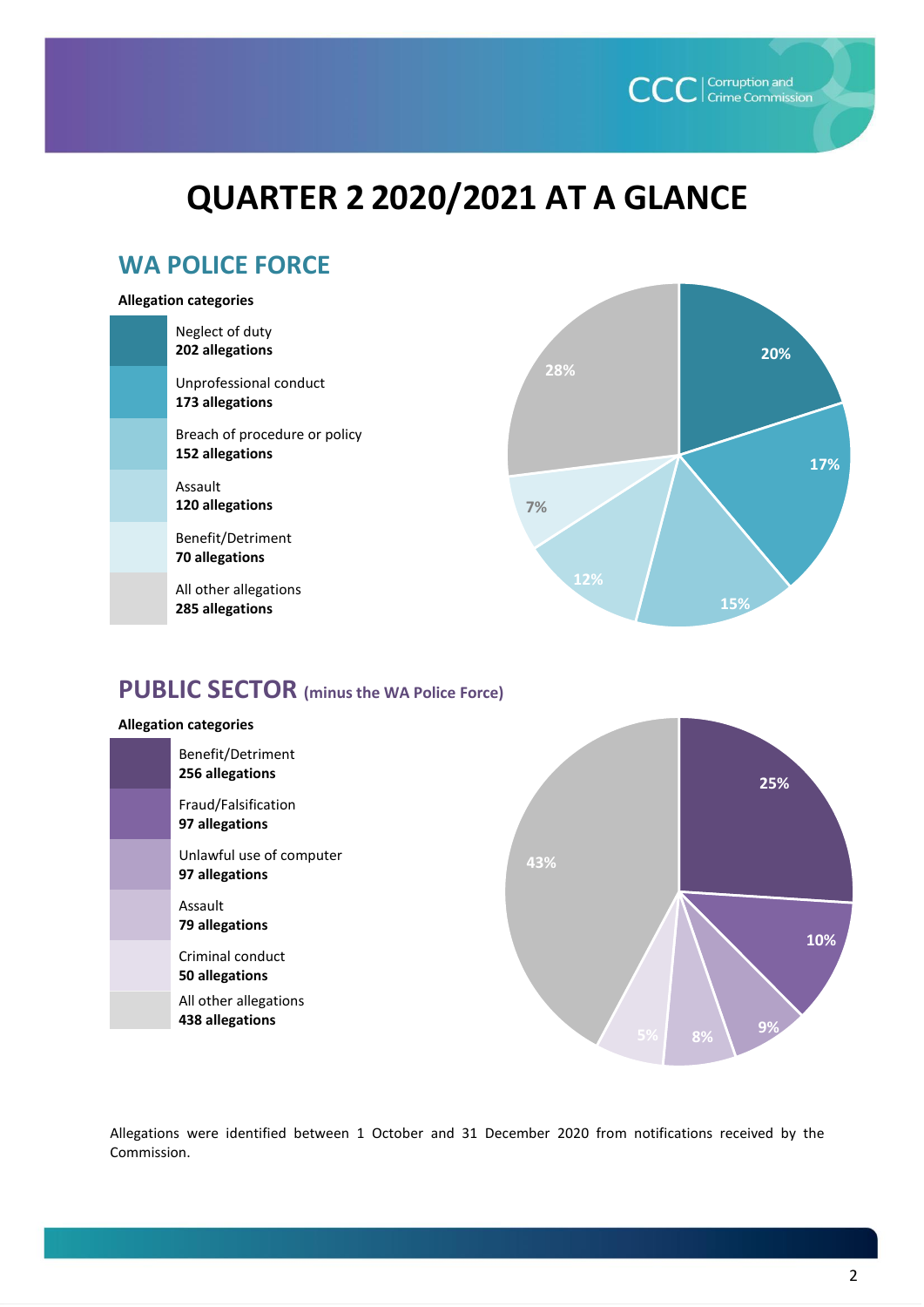|                                         | Q3 2019/20 | Q4 2019/20 | Q1 2020/21 | <b>Q2 2020/21</b> |
|-----------------------------------------|------------|------------|------------|-------------------|
| <b>NUMBER OF ALLEGATIONS IDENTIFIED</b> | 1.336      | 1.594      | 1.708      | 2.015             |

### **Table 1. Public Sector Allegations**

| <b>Public Sector Agency/Sector</b>     | Q3 2019/20<br>No. | Q4 2019/20<br>No. | Q1 2020/21<br>No. | Q2 2020/21<br>No. |
|----------------------------------------|-------------------|-------------------|-------------------|-------------------|
| <b>WA Police Force</b>                 | 730               | 906               | 997               | 1002              |
| Local government Authorities           | 122               | 110               | 147               | 218               |
| Other Independent Agencies/Authorities | 119               | 121               | 119               | 191               |
| Department of Education                | 28                | 33                | 100               | 141               |
| WA Health Sector                       | 88                | 129               | 84                | 121               |
| Department of Justice                  | 93                | 122               | 104               | 113               |
| Subject agency not within jurisdiction | 71                | 71                | 75                | 90                |
| Department of Communities              | 60                | 48                | 32                | 72                |
| Transport portfolio                    | 25                | 54                | 50                | 66                |
| <b>Total</b>                           | 1,336             | 1,594             | 1,708             | 2,015             |

### **Table 2. Allegation source**

|                                          | Section reported under |       | Q3 2019/20 |       | Q4 2019/20 |           | Q1 2020/21 |           | Q2 2020/21 |
|------------------------------------------|------------------------|-------|------------|-------|------------|-----------|------------|-----------|------------|
|                                          |                        | No.   | %          | No.   | %          | <b>No</b> | %          | <b>No</b> | %          |
| Notifications from notifying authorities | s 28                   | 617   | 46%        | 763   | 48%        | 915       | 53.5%      | 958       | 47.5%      |
| Reports from the public                  | s <sub>25</sub>        | 682   | 51%        | 754   | 47%        | 757       | 44%        | 972       | 48%        |
| <b>Public Sector Commission</b>          | $s$ 45M(d)             | 33    | 2.5%       | 45    | 3%         | 32        | 2%         | 83        | 4%         |
| Commission's own proposition             | s <sub>26</sub>        | 4     | 0.5%       | 32    | 2%         | 4         | 0.5%       | 2         | < 0.5%     |
| <b>Total</b>                             |                        | 1.336 | 100%       | 1.594 | 100%       | 1.708     | 100%       | 2.015     | 100%       |

# **Table 3. Allegations: WA Police Force top five by category**

|                               | Q3 2019/20 |     | Q4 2019/20 |     | Q1 2020/21 |     | Q2 2020/21 |     |
|-------------------------------|------------|-----|------------|-----|------------|-----|------------|-----|
| <b>Allegation category</b>    | No.        | %   | No.        | No. | %          | No. | No.        | %   |
| Neglect of duty               | 158        | 22% | 226        | 25% | 200        | 20% | 202        | 20% |
| Unprofessional conduct        | 104        | 14% | 163        | 18% | 187        | 19% | 173        | 17% |
| Breach of procedure or policy | 175        | 24% | 167        | 18% | 152        | 15% | 152        | 15% |
| Assault                       | 94         | 13% | 94         | 10% | 118        | 12% | 120        | 12% |
| Benefit/Detriment             | 36         | 5%  | 31         | 3%  | 71         | 7%  | 70         | 7%  |
| <b>Total</b>                  | 567        | 78% | 681        | 74% | 728        | 73% | 717        | 71% |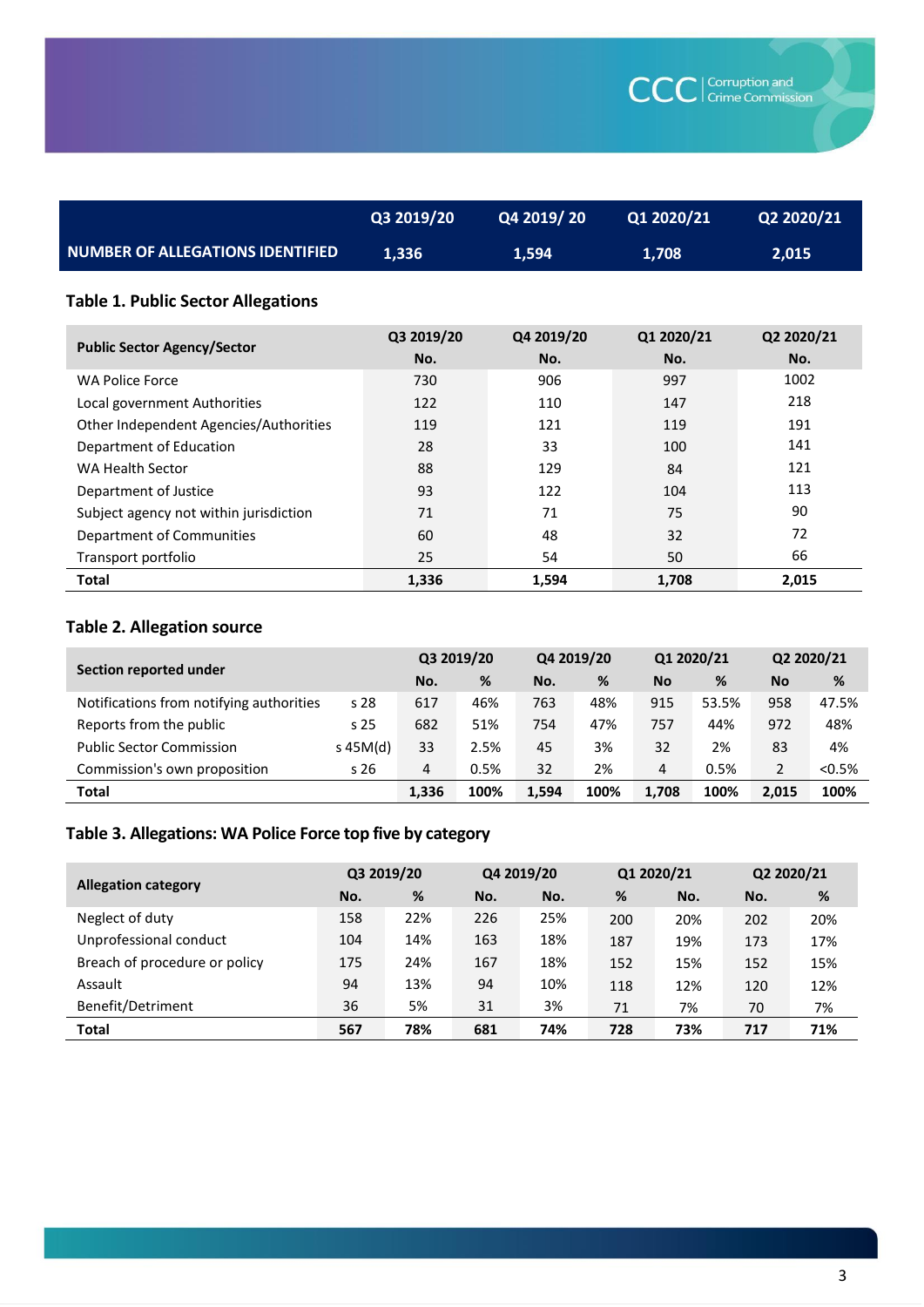### **Table 4. Allegations: Local Government top five by category**

|                            | Q3 2019/20 |     | Q4 2019/20 |     | Q1 2020/21 |     | Q2 2020/21 |     |
|----------------------------|------------|-----|------------|-----|------------|-----|------------|-----|
| <b>Allegation category</b> | <b>No</b>  | %   | <b>No</b>  | %   | <b>No</b>  | %   | <b>No</b>  | %   |
| Benefit/detriment          | 30         | 25% | 29         | 26% | 52         | 37% | 61         | 28% |
| Fraud/falsification        | 10         | 8%  | 9          | 8%  | 14         | 10% | 29         | 13% |
| Unlawful use of computer   | 11         | 9%  | 0          | 0%  | 5          | 4%  | 24         | 11% |
| Failure to declare         | 7          | 6%  | 6          | 5%  | 7          | 5%  | 18         | 8%  |
| Failure to lodge           | 1          | 1%  | 0          | 0%  | 7          | 5%  | 14         | 6%  |
| <b>Total</b>               | 59         | 49% | 44         | 39% | 85         | 61% | 146        | 66% |

#### **Table 5. Allegations: WA Health Sector top five by category**

|                            | Q3 2019/20 |     | Q4 2019/20 |     | Q1 2020/21 |     | Q2 2020/21 |     |
|----------------------------|------------|-----|------------|-----|------------|-----|------------|-----|
| <b>Allegation category</b> | <b>No</b>  | %   | <b>No</b>  | %   | <b>No</b>  | %   | <b>No</b>  | %   |
| Benefit/detriment          | 17         | 19% | 11         | 9%  | 15         | 18% | 29         | 24% |
| Fraud/falsification        | 11         | 13% | 16         | 12% | 16         | 19% | 21         | 17% |
| Criminal conduct           | 4          | 5%  | 6          | 5%  | 6          | 7%  | 12         | 10% |
| Unlawful use of computer   | 10         | 11% | 25         | 19% | 7          | 8%  | 9          | 7%  |
| Unlawful disclosure        | 14         | 16% | 7          | 5%  | 2          | 2%  | 6          | 5%  |
| <b>Total</b>               | 56         | 64% | 65         | 50% | 46         | 54% | 77         | 63% |

### **Table 6. Allegations: Department of Justice top five by category**

|                            | Q3 2019/20 |     |           | Q4 2019/20 |           | Q1 2020/21 |           | Q2 2020/21 |
|----------------------------|------------|-----|-----------|------------|-----------|------------|-----------|------------|
| <b>Allegation category</b> | <b>No</b>  | %   | <b>No</b> | %          | <b>No</b> | %          | <b>No</b> | %          |
| Benefit/detriment          | 29         | 31% | 13        | 11%        | 26        | 25%        | 28        | 25%        |
| Fraud/falsification        | 4          | 4%  | 6         | 5%         | 17        | 16%        | 11        | 10%        |
| Unlawful use of computer   | 5          | 5%  | 8         | 7%         | 7         | 7%         | 7         | 6%         |
| Corrupt conduct            | 4          | 4%  | 30        | 25%        | 4         | 4%         | 7         | 6%         |
| Unlawful disclosure        | 5          | 5%  | 7         | 6%         | 5         | 5%         | 6         | 5%         |
| Assault                    | 8          | 9%  | 5         | 4%         | 5         | 5%         | 6         | 5%         |
| <b>Total</b>               | 55         | 58% | 69        | 58%        | 64        | 62%        | 65        | 57%        |

#### **Table 7. Allegations: Department of Education by category**

|                            | Q3 2019/20     |     | Q4 2019/20   |     | Q1 2020/21     |     | Q2 2020/21 |     |
|----------------------------|----------------|-----|--------------|-----|----------------|-----|------------|-----|
| <b>Allegation category</b> | <b>No</b>      | %   | <b>No</b>    | %   | <b>No</b>      | %   | <b>No</b>  | %   |
| Assault                    | 6              | 21% | 3            | 9%  | 29             | 29% | 65         | 46% |
| Benefit/detriment          | 8              | 29% | 6            | 18% | 20             | 20% | 13         | 9%  |
| Fraud/falsification        | $\mathbf{1}$   | 4%  | 2            | 6%  | 10             | 10% | 8          | 6%  |
| Criminal conduct           | $\overline{4}$ | 14% | 0            | 0%  | 6              | 6%  | 6          | 4%  |
| Unlawful disclosure        | $\Omega$       | 0%  | 2            | 6%  | 1              | 1%  | 4          | 3%  |
| Unprofessional conduct     | $\overline{2}$ | 7%  | $\mathbf{1}$ | 3%  | 5              | 5%  | 4          | 3%  |
| Unlawful Use of computer   | 0              | 0%  | 2            | 6%  | $\overline{2}$ | 2%  | 4          | 3%  |
| <b>Total</b>               | 21             | 75% | 16           | 42% | 73             | 73% | 104        | 74% |